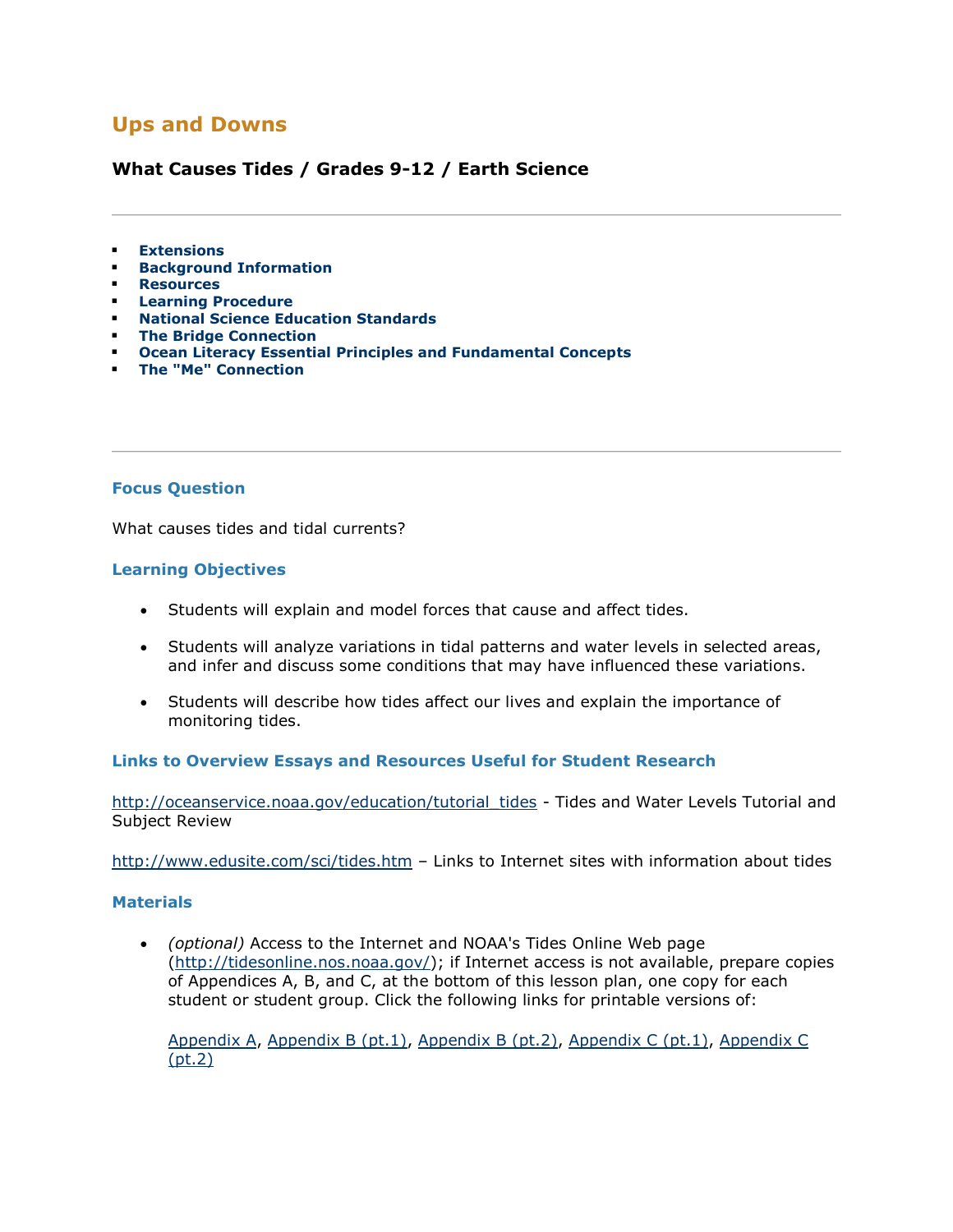- Copies of "Tides and Water Levels Student Worksheet," at the bottom of this lesson plan, one copy for each student or student group. [Click here for a printable version](http://oceanservice.noaa.gov/education/lessons/ups_downs_wrksheet.html)  [of the student worksheet.](http://oceanservice.noaa.gov/education/lessons/ups_downs_wrksheet.html)
- Materials for constructing models of the Earth-moon-sun system (optional, depending upon students' approach to Part 2 of the learning procedure)

#### **Audio/Visual Materials**

Optional, depending upon students' approach to Part 2

#### **Teaching Time**

- Part 1 (Researching and Exploring Tides): One or two 45-minute class periods [Note: If the Internet is not accessible, Subject Review questions may be addressed as a classroom discussion using Background Information and information from the Tides and Water Levels Tutorial [\(http://oceanservice.noaa.gov/education/tutorial\\_tides/tides01\\_intro.html\)](http://oceanservice.noaa.gov/education/tutorial_tides/tides01_intro.html). Data for answering questions on the "Tides and Water Levels Student Worksheet" can be found in Appendices A, B, and C]
- Part 2 (Explaining Tidal Phenomena): Two or three 45-minute periods, plus time outside of class for research and preparation

#### **Seating Arrangement**

- Part 1: as appropriate for working with Internet resources or for class discussion
- Part 2: groups of four or more students

#### **Maximum Number of Students**

32

#### **Key Words**

Tide Tidal current Ebb Flood Spring tide Neap tide Perihelion Aphelion Perigee Apogee Lunar cycle

[\(top\)](http://oceanservice.noaa.gov/education/lessons/ups_downs.html#top)

#### **Background Information**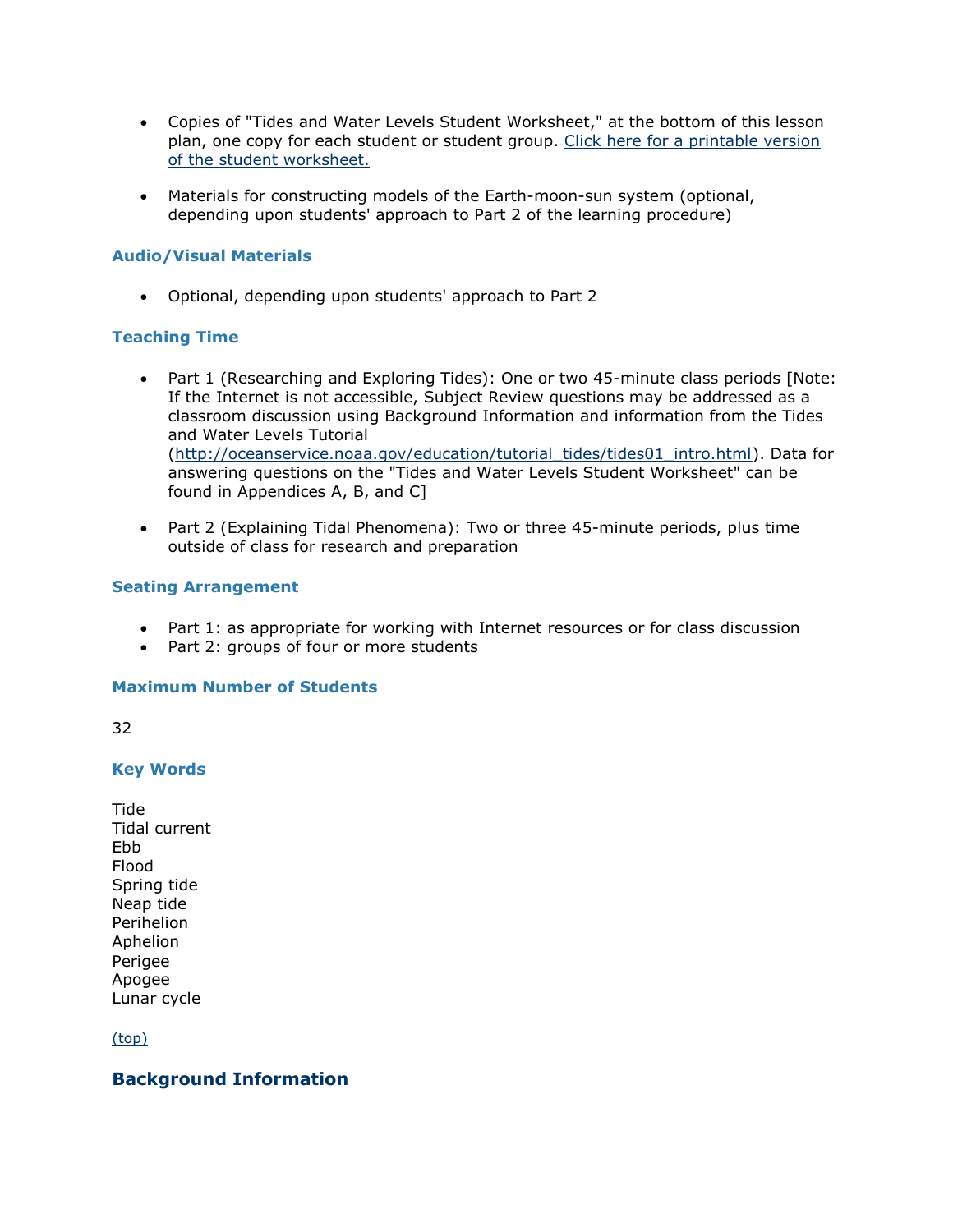Tides are the periodic rising and falling of ocean waters caused by the gravitational forces of the sun and moon. The vertical motion of tides is accompanied by a horizontal movement of ocean waters called tidal currents. Oceanographers say that tides rise and fall, while tidal currents ebb (during a falling tide) and flood (during a rising tide).

For a simple explanation of tides, it is sufficient to consider only the effects of the moon (the magnitude of the moon's effect is about twice that of the sun, since the moon is closer to the Earth). At any point in a day, one side of the Earth will be closer to the moon than the opposite side. Ocean waters on the closer side of the Earth will experience a greater gravitational pull from the moon than waters on the opposite side of the earth (tide generating forces vary inversely as the cube of the distance from the tide generating object). This causes a "bulge" in the waters closest to the moon, and creates a high tide. At the same time, inertial forces on the opposite side of the Earth causes a similar "bulge" creating another high tide. Low tides occur at longitudes that are 90° from the longitudes of locations that are experiencing high tides. The sun also exerts a gravitational force on ocean waters. Depending upon the positions of the sun and moon relative to the Earth, the sun's gravity may enhance or diminish the tidal effect caused by the moon. When the sun and moon are aligned (at the time of full moon or new moon), their gravitational forces act in the same direction and produce more pronounced high and low tides that are called spring tides. When the sun and moon are at right angles relative to the earth, the gravitational force of the sun partially cancels out the gravitational force of the moon. The result is less pronounced high and low tides that are called neap tides. The magnitude of tides is also affected by the actual distances between the sun, moon, and Earth: Gravitational attraction is increased when the Earth is closest to the sun (perihelion) or moon (perigee). For more information on the causes and types of tides, visit: [http://oceanservice.noaa.gov/education/tutorial\\_tides](http://oceanservice.noaa.gov/education/tutorial_tides/welcome.html)

For centuries, people who live and work near seacoasts have understood the importance of being able to predict tides and tidal currents. Low tides may prevent ships from entering harbors, while high tides may make it impossible for ships to pass beneath bridges. Tidal currents may significantly increase the speed of a vessel, or may carry it into dangerous waters. Recreational boaters who anchor near shore may find themselves stranded by a falling tide. Fishermen throughout the world have learned that catches are likely to be much larger during certain portions of the tidal cycle than others.

Many people who live thousands of miles from any ocean also pay close attention to the same lunar cycles that produce tides. Traditional agricultural practices often prescribe planting and harvesting during times when the moon is at a specific location relative to the Earth. Some traditional forestry practices link lunar cycles with specific properties of wood including strength, resistance to decay, and resonance for musical instruments. Lunar cycles have also been linked with many aspects of human biology, behavior, and folklore including crime, suicide, mental illness, birthrates, fertility, werewolves, and vampirism. The first part of this lesson is intended to:

- introduce students to tides and tidal currents, and improve their understanding of how these phenomena are measured and predicted; and
- introduce students to some of the data available from oceanographic monitoring programs that can be used by anyone who wants to study the Earth's oceans.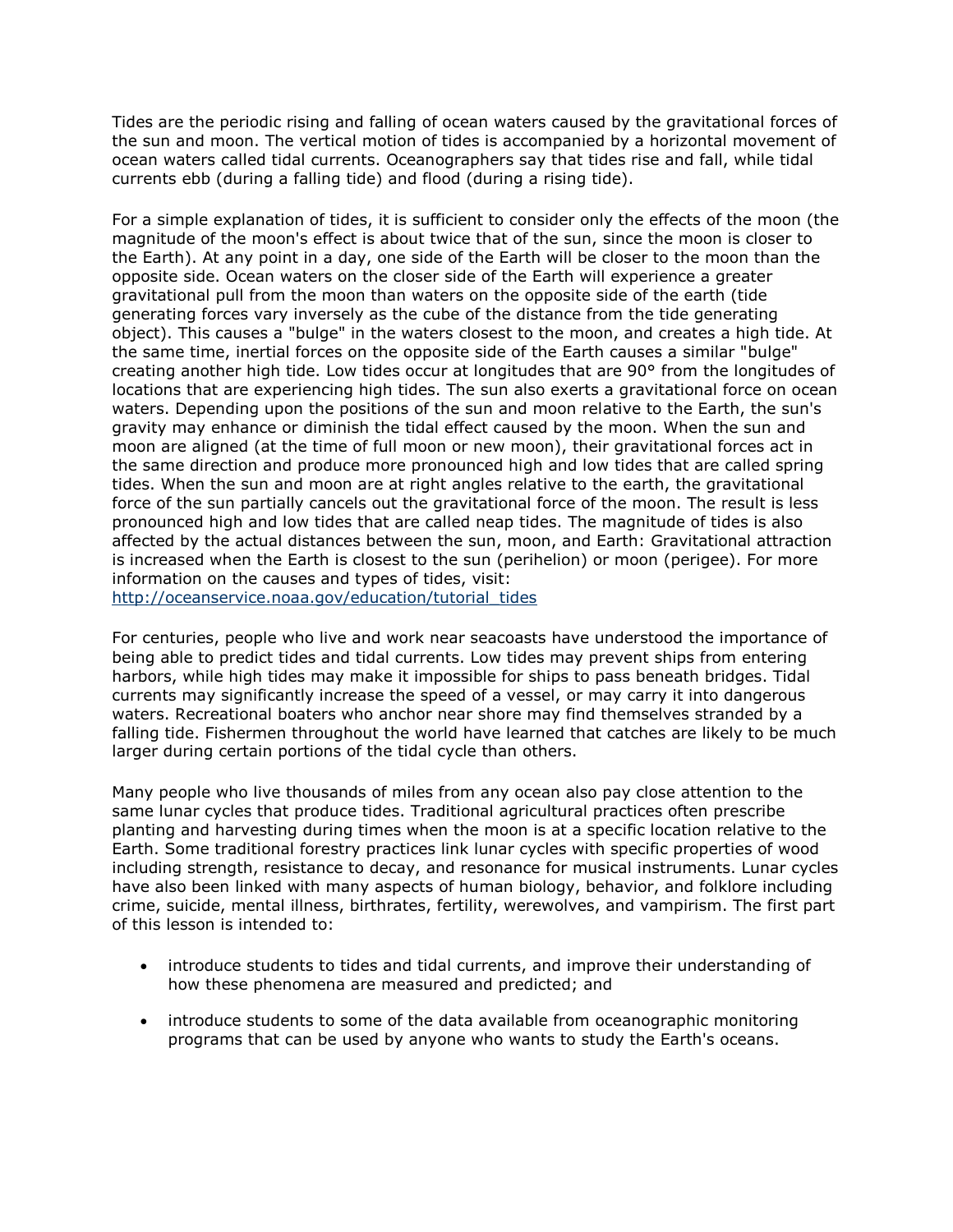In the second part of this lesson, students will design and prepare educational materials that can be used to explain the fundamental tidal phenomenon as part of introductory middle school oceanography lessons.

[\(top\)](http://oceanservice.noaa.gov/education/lessons/ups_downs.html#top)

## **Learning Procedure**

*[Note: This lesson is based, in part, on an activity created by Claire Silva, Biology Teacher]*

#### **Part 1: Researching and Exploring Tides**

- 1. Direct students to the Tides and Water Levels Tutorial and the Tides Subject Review at: [http://oceanservice.noaa.gov/education/tutorial\\_tides.](http://oceanservice.noaa.gov/education/tutorial_tides/welcome.html) If you choose to have students work in groups, you may want to assign different tutorial sections to each student. Have each student or student group answer questions in the Tides Subject Review. To save class time, you may want to assign this portion of the lesson as homework.
- 2. Review students' answers to questions in the Tides Subject Review. Lead a brief discussion of ways in which knowledge of tides can be useful and important.
- 3. Have each student or student group answer questions on the ["Student Worksheet"](http://oceanservice.noaa.gov/education/lessons/ups_downs_wrksheet.html) using data from [http://tidesonline.nos.noaa.gov](http://tidesonline.nos.noaa.gov/) or from Appendices [A,](http://oceanservice.noaa.gov/education/lessons/ups_downs_appendix_a.html) [B1,](http://oceanservice.noaa.gov/education/lessons/ups_downs_appendix_b1.html) [B2,](http://oceanservice.noaa.gov/education/lessons/ups_downs_appendix_b2.html) [C1,](http://oceanservice.noaa.gov/education/lessons/ups_downs_appendix_c1.html) and [C2.](http://oceanservice.noaa.gov/education/lessons/ups_downs_appendix_c2.html)

#### **Part 2: Explaining Tidal Phenomena**

Have students or student groups prepare visual materials that could be used to explain tides and tidal currents to a 5th or 6th grade science class. Appropriate materials may include physical models (e.g., mobiles), visual media (e.g., Powerpoint® presentations; computer animations), theatrical presentations (e.g., drama; music; dance), or publications. Materials produced should support explanations about:

- The influence of the sun and moon
- Spring and neap tides
- Tidal magnitude at perigee, apogee, perihelion, and aphelion

Encourage (and give credit for) creativity! These presentations offer cross-curricular opportunities, particularly with social studies, English language arts, and fine arts. Whatever media students choose to work with, their final presentation should be accompanied by a list of sources for the information they present. A good starting point for this activity is the Roadmap to Resources: Tides & Water Levels

[\(http://oceanservice.noaa.gov/education/tutorial\\_tides/supp\\_tides\\_roadmap.html\)](http://oceanservice.noaa.gov/education/tutorial_tides/supp_tides_roadmap.html), which provides links to many other sources of data and information about tides.

[\(top\)](http://oceanservice.noaa.gov/education/lessons/ups_downs.html#top)

## **The Bridge Connection**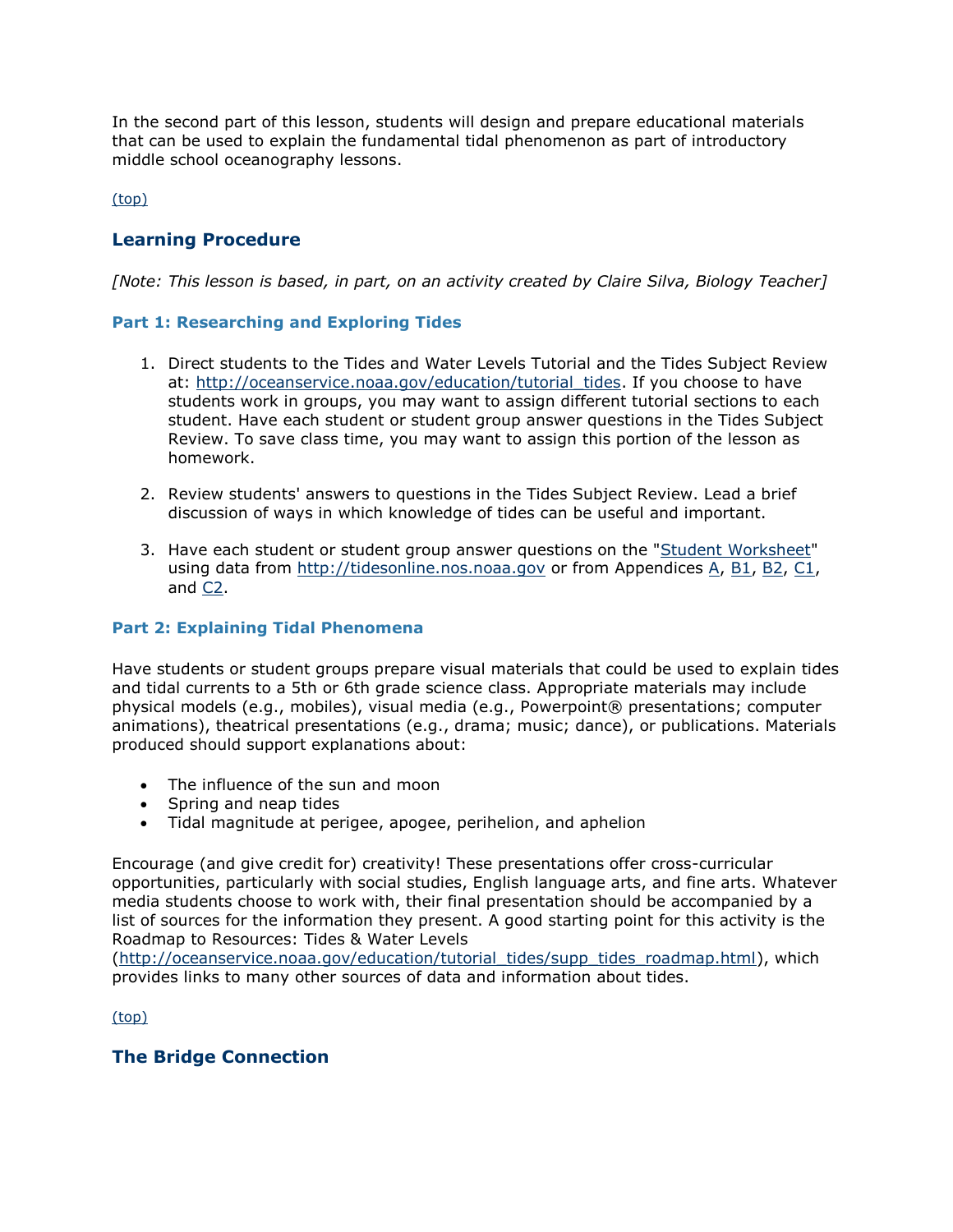The Bridge is a growing collection online marine education resources. It provides educators with a convenient source of useful information on global, national, and regional marine science topics. Educators and scientists review sites selected for the Bridge to insure that they are accurate and current.

[www.vims.edu/bridge](http://oceanservice.noaa.gov/exit.php?url=http%3A%2F%2Fwww.vims.edu%2Fbridge) - Click on "Ocean Science Topics" in the navigation menu to the left, then "Physics." There are many resources on tides and currents in these pages.

#### **The "Me" Connection**

Have students write a short essay on why knowledge about tides and water levels is (or might be) important in their own lives.

#### **Extensions**

The rise and fall of ocean tides involve huge amounts of energy. Have students or student groups prepare a report on how this energy could be captured in a form that could be used by humans. Reports should include a plausible mechanism for converting tidal motion into useful energy, a strategy for transporting captured energy to potential users, and a rough estimate of the energy that might be available from tidal sources. A keyword search on "tide energy" will produce lots of starting points.

[\(top\)](http://oceanservice.noaa.gov/education/lessons/ups_downs.html#top)

#### **Resources**

[http://oceanservice.noaa.gov/education/tutorial\\_tides/supp\\_tides\\_roadmap.html](http://oceanservice.noaa.gov/education/tutorial_tides/supp_tides_roadmap.html) – NOAA's National Ocean Service Web site's Roadmap to Resources about tides and water levels, with links to many other sources of tide data and background information

[http://www.navmetoccom.navy.mil](http://www.navmetoccom.navy.mil/) – Naval Meteorology and Oceanography Command Web site with information on waves and tides and other oceanography topics

[http://www.edusite.com/sci/tides.htm](http://oceanservice.noaa.gov/exit.php?url=http%3A%2F%2Fwww.edusite.com%2Fsci%2Ftides.htm) – Links to educational resources on ocean science topics

[http://www.internet4classrooms.com/tide.htm](http://oceanservice.noaa.gov/exit.php?url=http%3A%2F%2Fwww.internet4classrooms.com%2Ftide.htm) - Links to internet resources dealing with tides

[http://school.discovery.com/curriculumcenter/oceans](http://oceanservice.noaa.gov/exit.php?url=http%3A%2F%2Fschool.discovery.com%2Fcurriculumcenter%2Foceans) – Discovery Channel School resources on ocean science topics

### **National Science Education Standards**

#### **Content Standard A: Science as Inquiry**

- Abilities necessary to do scientific inquiry
- Understandings about scientific inquiry

#### **Content Standard B: Physical Science**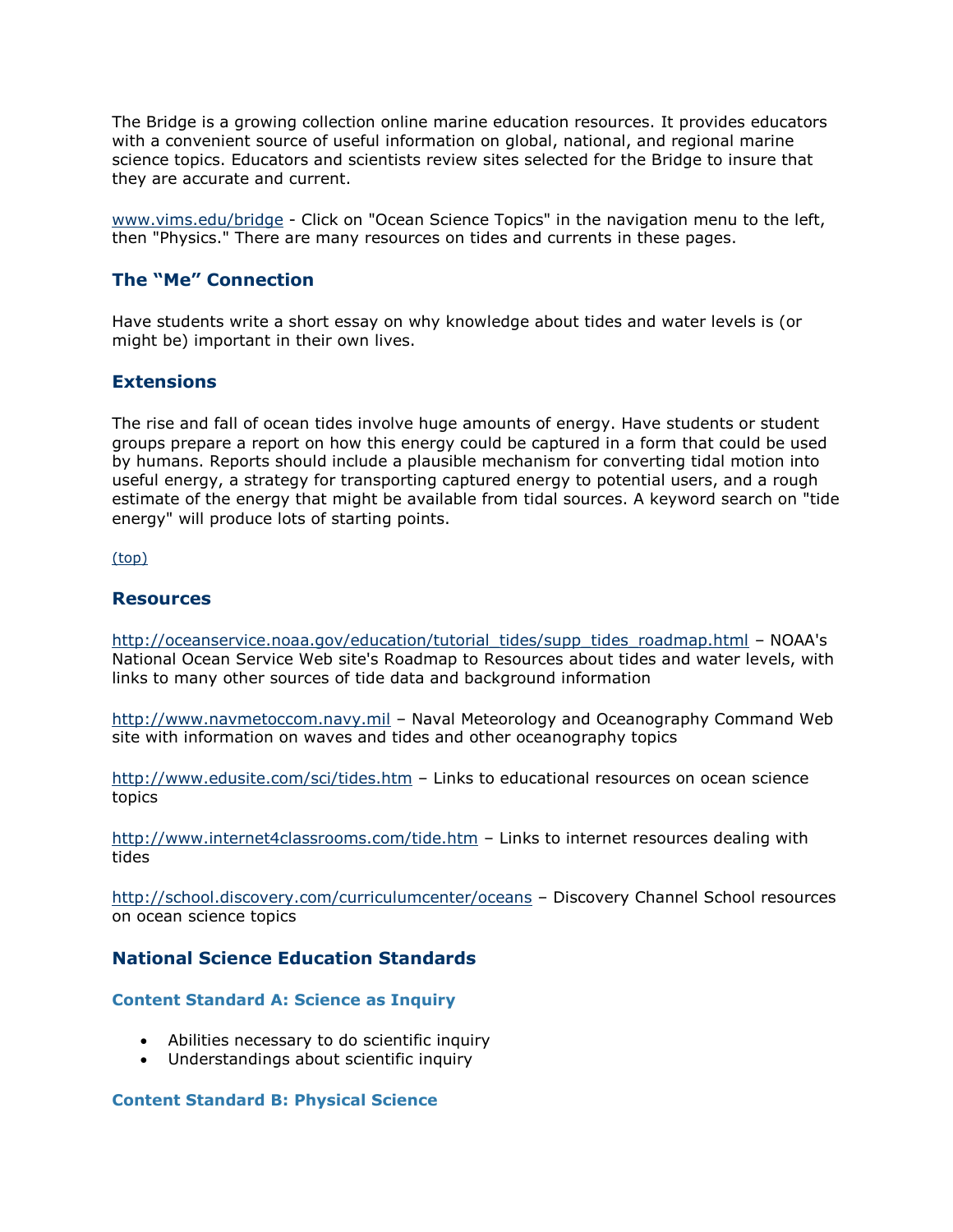• Motions and forces

#### **Content Standard D: Earth and Space Science**

• Energy in the earth system

#### **Content Standard E: Science and Technology**

• Understandings about science and technology

#### **Content Standard F: Science in Personal and Social Perspectives**

- Natural resources
- Natural and human-induced hazards

[\(top\)](http://oceanservice.noaa.gov/education/lessons/ups_downs.html#top)

### **Ocean Literacy Essential Principles and Fundamental Concepts**

#### **Essential Principle 1. The Earth has one big ocean with many features.**

- Fundamental Concept c. Throughout the ocean there is one interconnected circulation system powered by wind, tides, the force of the Earth's rotation (Coriolis effect), the Sun, and water density differences. The shape of ocean basins and adjacent land masses influence the path of circulation.
- Fundamental Concept d. Sea level is the average height of the ocean relative to the land, taking into account the differences caused by tides. Sea level changes as plate tectonics cause the volume of ocean basins and the height of the land to change. It changes as ice caps on land melt or grow. It also changes as sea water expands and contracts when ocean water warms and cools.

#### **Essential Principle 6. The ocean and humans are inextricably interconnected.**

 Fundamental Concept f. Coastal regions are susceptible to natural hazards (such as tsunamis, hurricanes, cyclones, sea level change, and storm surges).

#### **Essential Principle 7. The ocean is largely unexplored.**

- Fundamental Concept b. Understanding the ocean is more than a matter of curiosity. Exploration, inquiry and study are required to better understand ocean systems and processes.
- Fundamental Concept d. New technologies, sensors and tools are expanding our ability to explore the ocean. Ocean scientists are relying more and more on satellites, drifters, buoys, subsea observatories and unmanned submersibles.
- Fundamental Concept e. Use of mathematical models is now an essential part of ocean sciences. Models help us understand the complexity of the ocean and of its interaction with Earth's climate. They process observations and help describe the interactions among systems.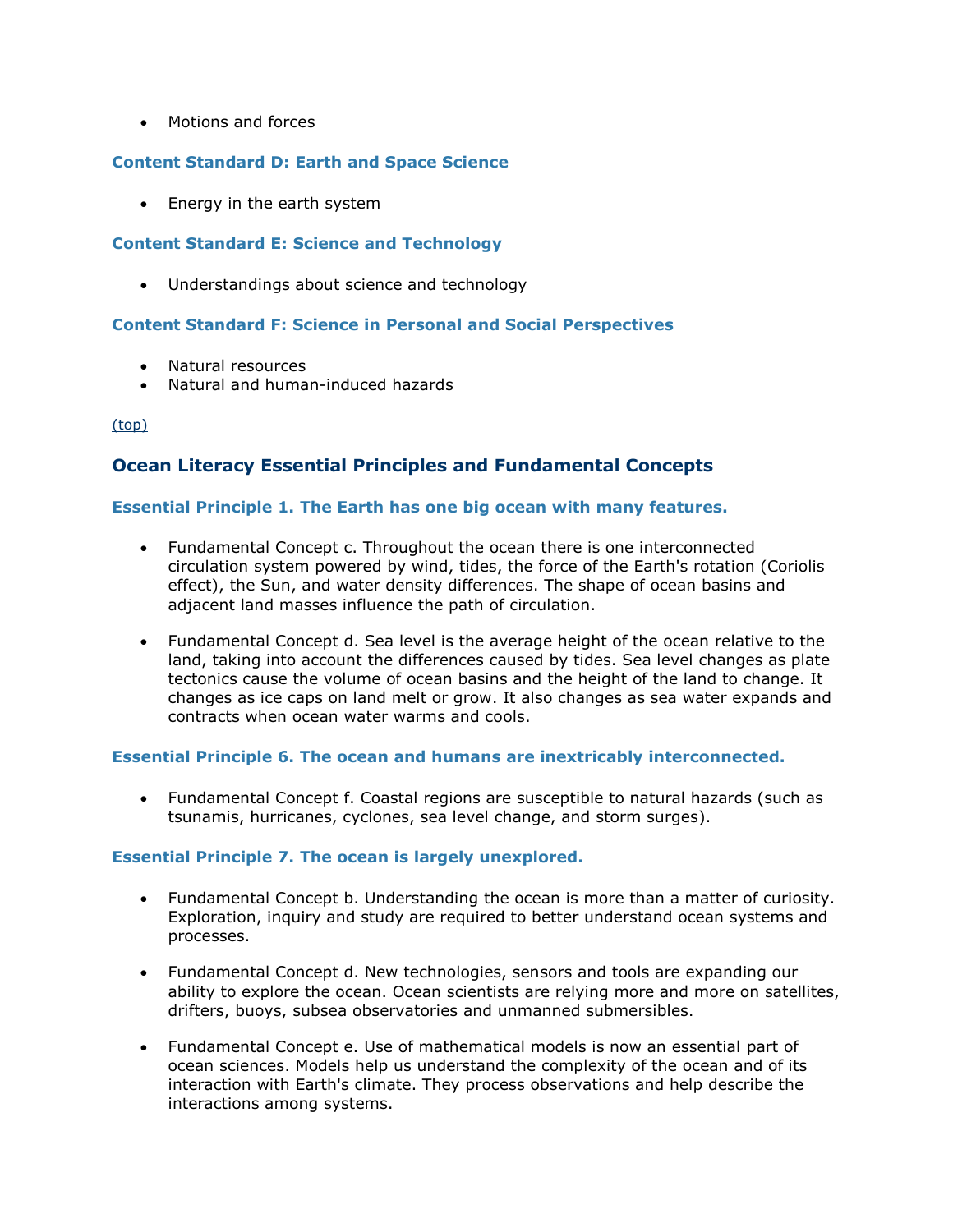Fundamental Concept f. Ocean exploration is truly interdisciplinary. It requires close collaboration among biologists, chemists, climatologists, computer programmers, engineers, geologists, meteorologists, and physicists, and new ways of thinking.

[\(top\)](http://oceanservice.noaa.gov/education/lessons/ups_downs.html#top)

## **Ups and Downs**

### **Student Worksheet - Analyzing Real-time Water Level Data from Monitoring Stations**

NOAA Tides and Currents, managed by the Center for Operational Oceanographic Products and Services (CO-OPS), provides access to NOAA's vast collection of oceanographic and meteorological data (historical and real-time), predictions, and "nowcasts" and forecasts. Tides Online provides an easy way to view recent data from the National Water Level Observation Network, a network of 175 continuously operating water-level stations throughout the USA.

- 1. Open the Tides Online Web page at [http://tidesonline.nos.noaa.gov/.](http://tidesonline.nos.noaa.gov/) Click "State Maps," then on "MA" (Massachusetts) and select "Woods Hole." If at any point there are no data available, hypothesize on what might have caused this error. Is there unusual or severe weather at the monitoring station?
- 2. How many high and low tides did Woods Hole, MA experience in the last lunar day? What type of tidal pattern did Woods Hole experience? What are the tidal heights in Woods Hole, MA?
- 3. How do the observed and predicted data compare? What may have caused any differences between the observed and predicted data for Woods Hole, MA?
- 4. Click the Back button twice on your browser or return to [http://tidesonline.noaa.gov/geographic.html.](http://tidesonline.noaa.gov/geographic.html) "Click" on AL (Alabama) and select Dauphin Island, AL.
- 5. How many high and low tides did Dauphin Island, AL experience in the last lunar day? What type of tidal pattern did Mobile experience? What are the tidal heights in Dauphin Island, AL?
- 6. How do the observed and predicted data compare? What may have caused any differences between the observed and predicted data for Dauphin Island, AL?
- 7. Click the Back button twice on your browser or return to: [http://tidesonline.noaa.gov/geographic.html.](http://tidesonline.noaa.gov/geographic.html) "Click" on WA (Washington) and select Seattle, WA.
- 8. How many high and low tides did Seattle, WA experience in the last lunar day? What type of tidal pattern did Seattle experience? What are the tidal heights in Seattle, WA?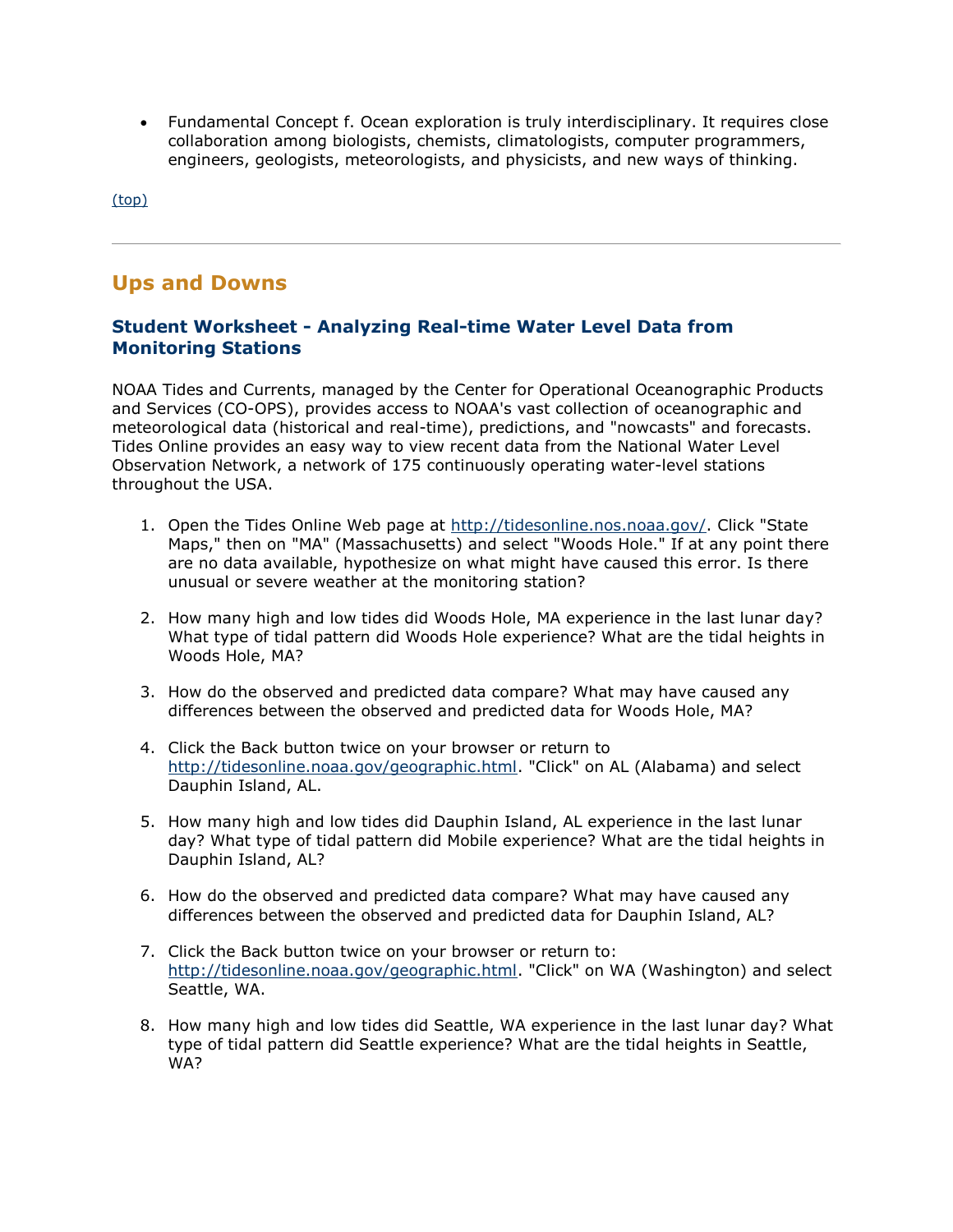9. How do the observed and predicted data compare? What may have caused any differences between the observed and predicted data for Seattle, WA?

#### **Conclusion questions:**

- 1. Summarize what causes tides. Discuss the effects of tidal forces and how bulges are formed.
- 2. Explain why humans are interested in monitoring tides. What impact do tides have on human life? What impact might tides have on other organisms?
- 3. Discuss how tides are monitored. Describe the old and new methods of monitoring tides.
- 4. Compare and contrast the tidal patterns of Cape Cod, MA, Dauphin Island, AL, and Seattle, WA. What is the tidal pattern in your area?

#### **Further Exploration:**

Using the NOS Web site at [http://tidesonline.nos.noaa.gov/geographic.html,](http://tidesonline.nos.noaa.gov/geographic.html) select a tidal gauge that is located near your area. Monitor the tidal gauge for one month and record tidal fluctuations. Note any deviation from the predicted and observed tidal levels. What do you think causes this deviation?

[\(top\)](http://oceanservice.noaa.gov/education/lessons/ups_downs.html#top)

## **Appendix A**

**Water Level and Temperature Data for Monitoring station # 8447930, Woods Hole, MA**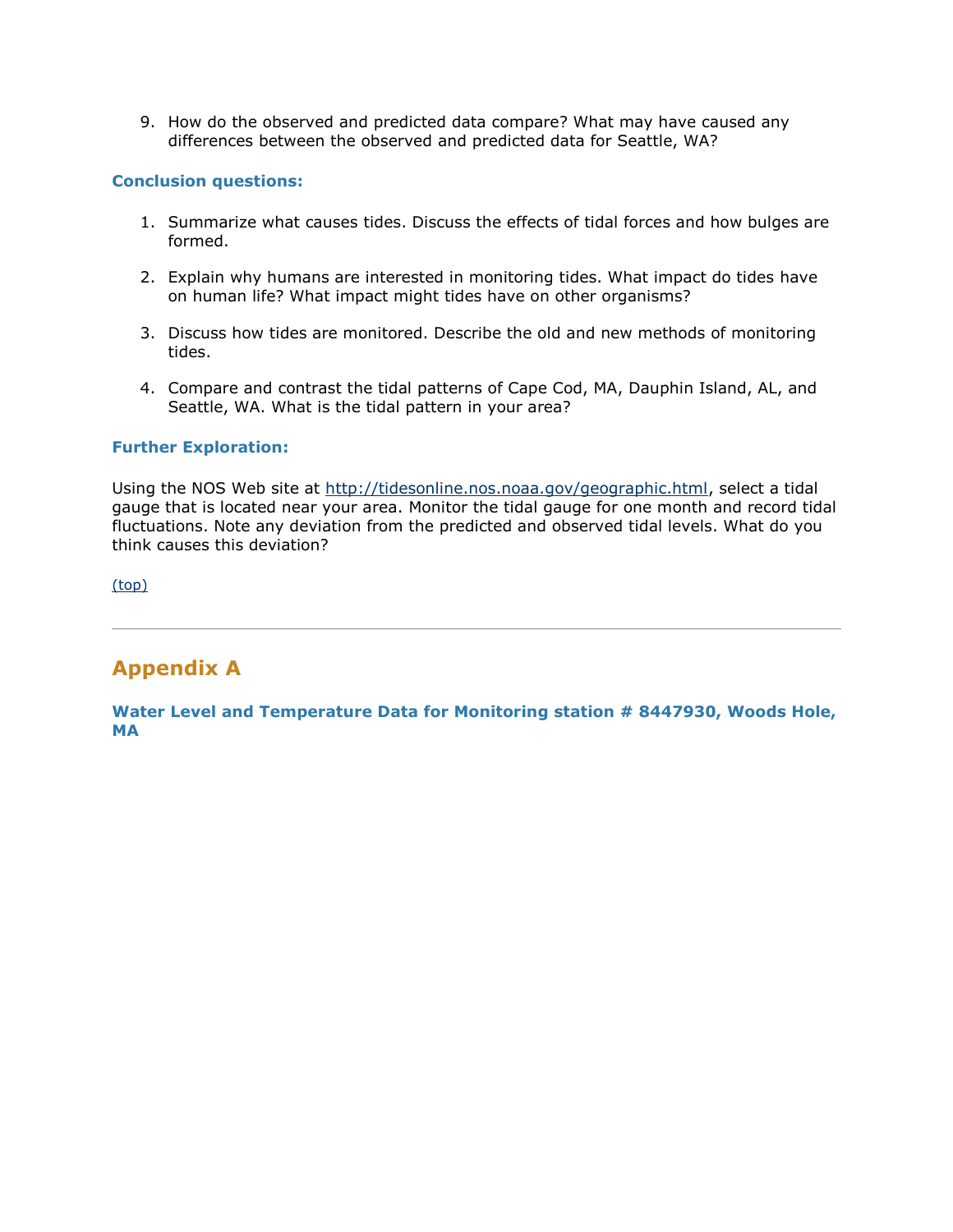

#### [Click here for a printable version of this page](http://oceanservice.noaa.gov/education/lessons/ups_downs_appendix_a.html)

[\(top\)](http://oceanservice.noaa.gov/education/lessons/ups_downs.html#top)

**Appendix B (pt. 1)**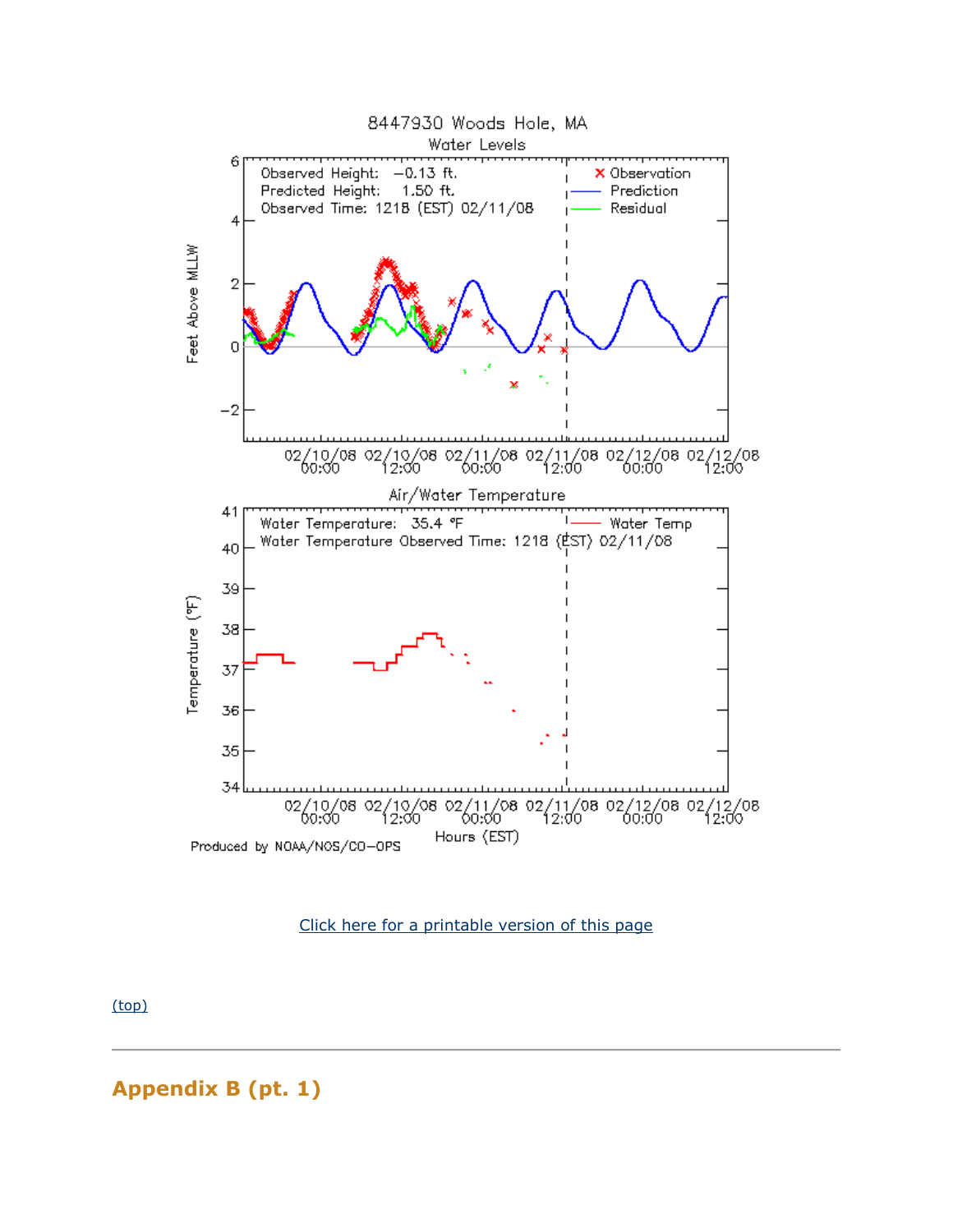#### **Water Level and Wind Data for Monitoring station #8735180 Dauphin Island , AL**



[Click here for a printable version of this page](http://oceanservice.noaa.gov/education/lessons/ups_downs_appendix_b1.html)

[\(top\)](http://oceanservice.noaa.gov/education/lessons/ups_downs.html#top)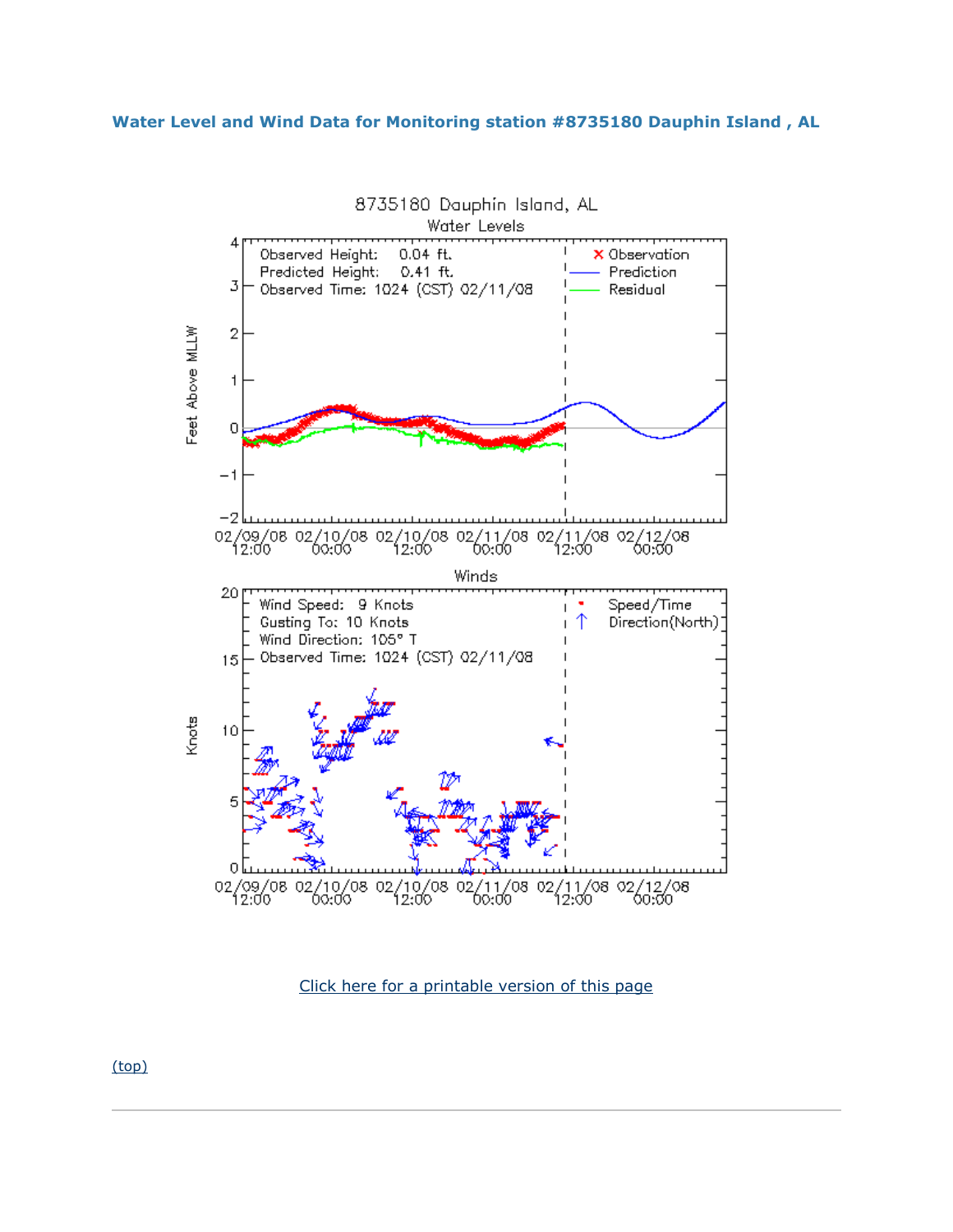# **Appendix B (pt. 2)**

#### **Air Pressure and Temperature Data for Monitoring station #8735180 Dauphin Island, AL**



[Click here for a printable version of this page](http://oceanservice.noaa.gov/education/lessons/ups_downs_appendix_b2.html)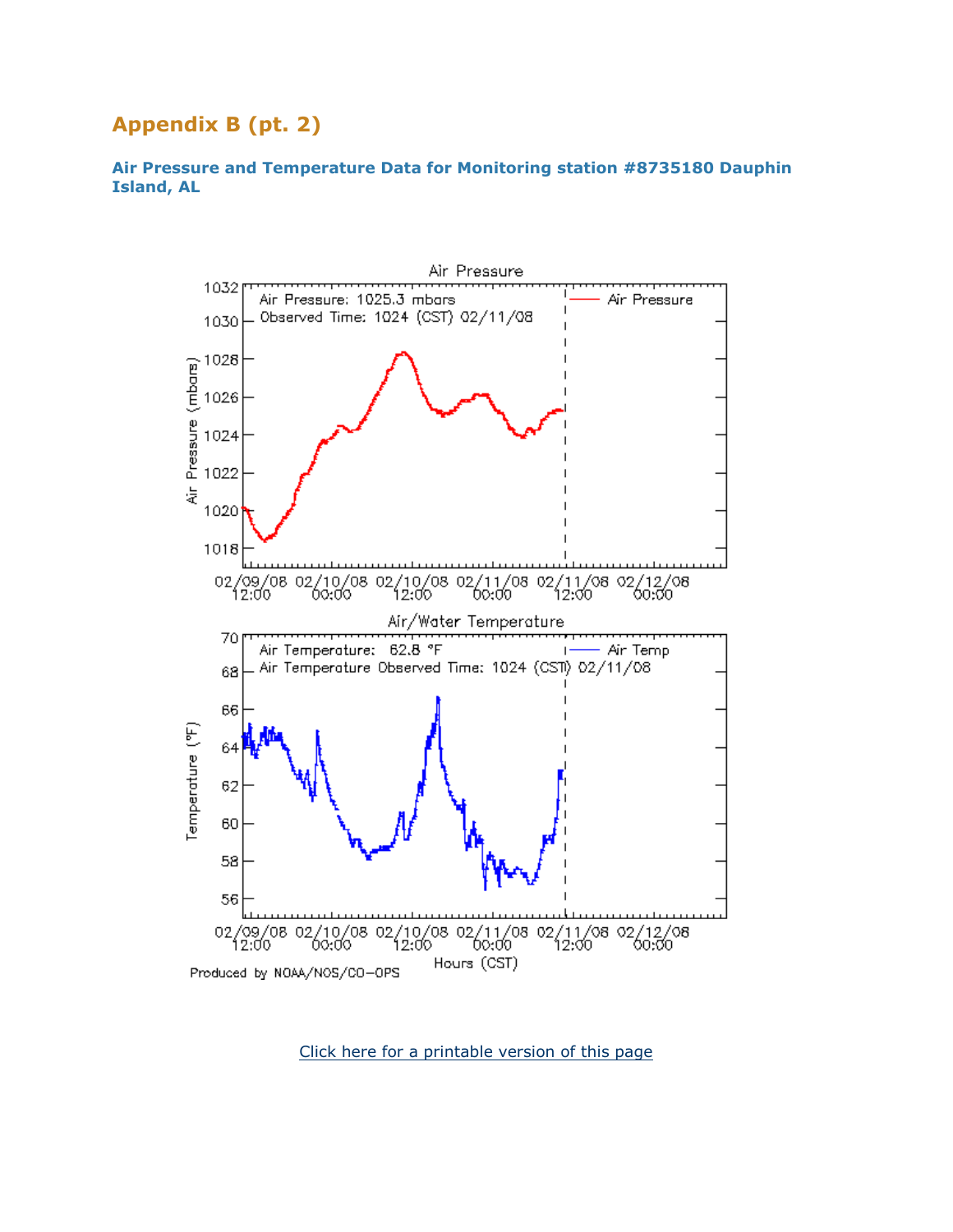**Water Level and Wind Data for Monitoring station # 9447130 Seattle, WA**

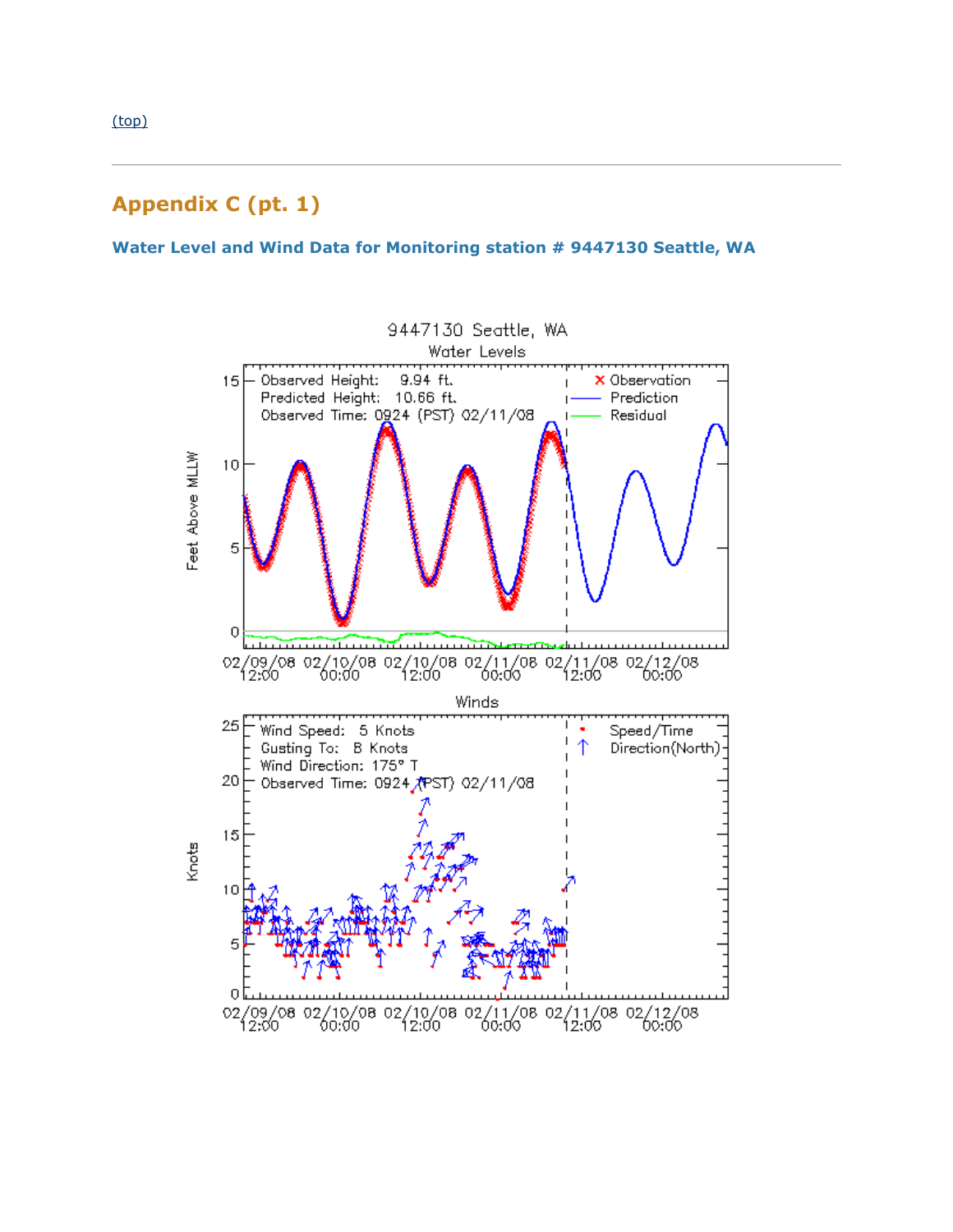[Click here for a printable version of this page](http://oceanservice.noaa.gov/education/lessons/ups_downs_appendix_c1.html)

[\(top\)](http://oceanservice.noaa.gov/education/lessons/ups_downs.html#top)

# **Appendix C (pt. 2)**

**Air Pressure and Temperature Data for Monitoring station # 9447130 Seattle, WA**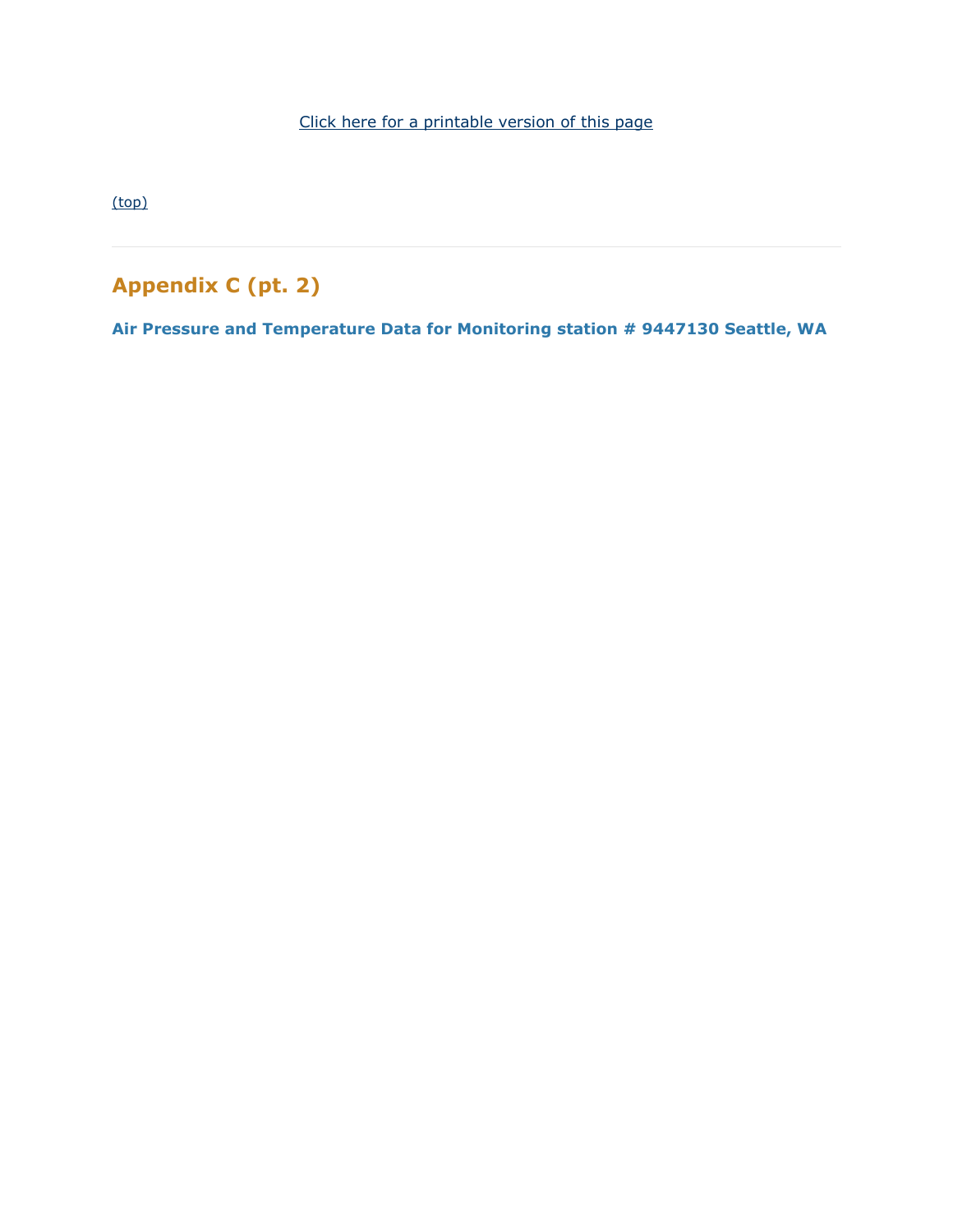

#### [Click here for a printable version of this page](http://oceanservice.noaa.gov/education/lessons/ups_downs_appendix_c2.html)

[\(top\)](http://oceanservice.noaa.gov/education/lessons/ups_downs.html#top)

#### $a$   $n$   $d$  $n \circ a \circ a$  $0 \quad c \quad e \quad a \quad n \quad s$  $c$   $o$   $a$   $s$   $t$   $s$

NOAA Sites [National Oceanic and Atmospheric Administration](http://www.noaa.gov/) [National Environmental Satellite, Data & Information Service](http://www.nesdis.noaa.gov/) [National Marine Fisheries Service](http://www.nmfs.noaa.gov/)